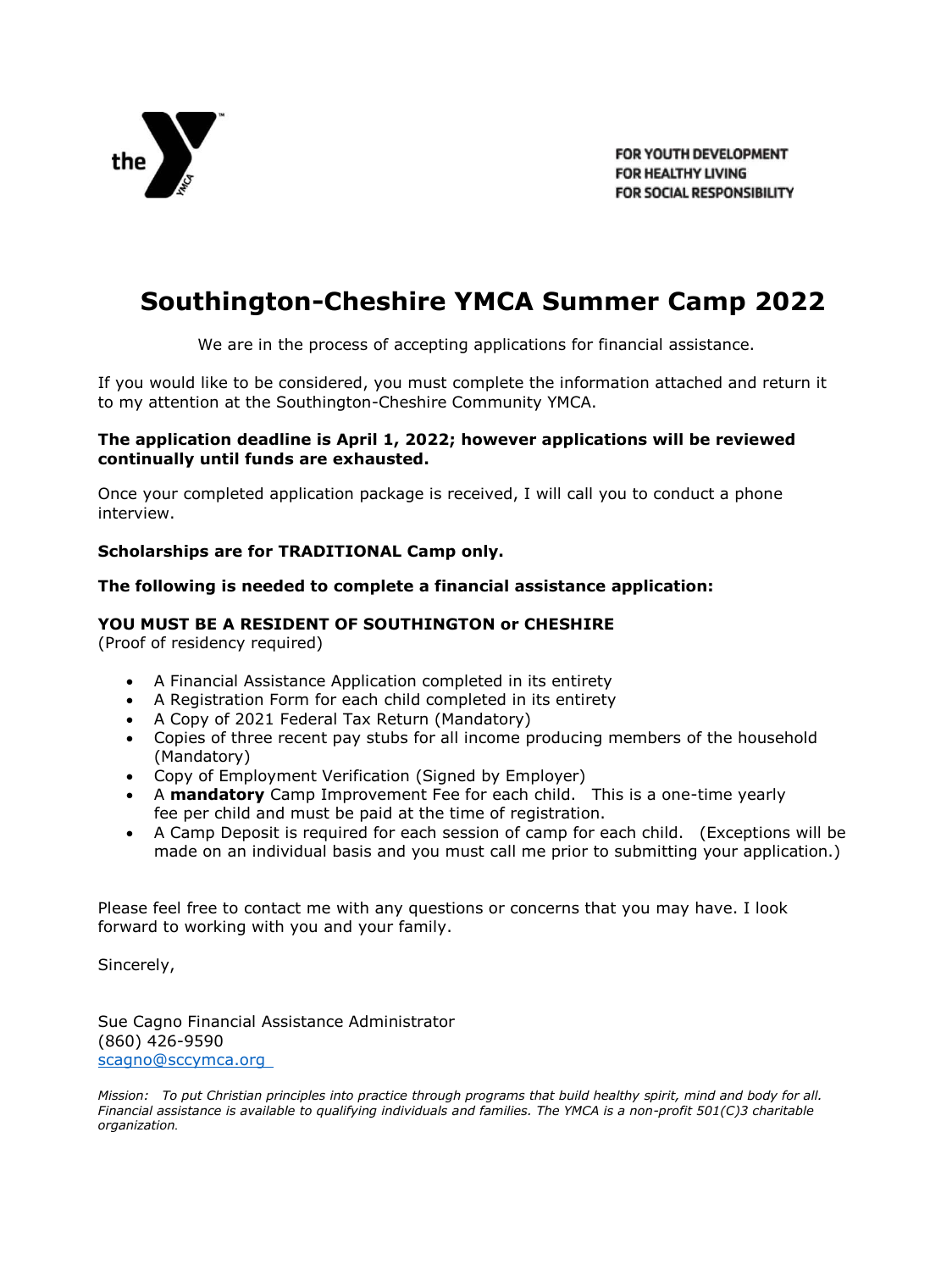

FOR YOUTH DEVELOPMENT® FOR HEALTHY LIVING FOR SOCIAL RESPONSIBILITY

# **Southington – Cheshire Community YMCAs**

# **Financial Assistance Program**

# **Lending a Helping Hand**

Financial assistance is not a hand-out, but a helping hand. Requests for assistance always exceed the dollars available, therefore, we ask that each applicant honestly assess their need and complete the application truthfully. Assistance is a temporary agreement and extended only in a time of need and could change from year to year.

All financial assistance applications will be reviewed periodically. Each recipient will pay a portion of the fee based on the specific need of the individual or family.

## **Where does our funding come from?**

We count on the generosity of our members and partners to keep our doors open to whoever needs a place to go to help them be healthier, confident, connected and secure. This is not just a gym; it is a community.

Funds for financial assistance are made possible through generous financial contributions of our members, friends and corporate contributors to our Annual Support Campaign, as well as the generous support of The United Way of Southington.

## **How to apply?**

Financial assistance applications and membership forms are available at the YMCA front desk or online at sccymca.org. The application must be completed in its entirety and appropriate documentation must be submitted before the application can be processed.

Once we receive your application, we will contact you within two weeks to discuss the status of your application. Please remember that financial assistance is distributed on a "first come, first serve basis" and is subject to the availability of funds.

Our decisions are made carefully using the guidelines of the YMCA of the USA. The assistance is based on gross income of the household, number of dependents and extenuating circumstances.

## **Our Mission**

To put Christian principles into practice through programs that build healthy spirit, mind and body for all.

The YMCA is a non-profit 501 C 3 organization.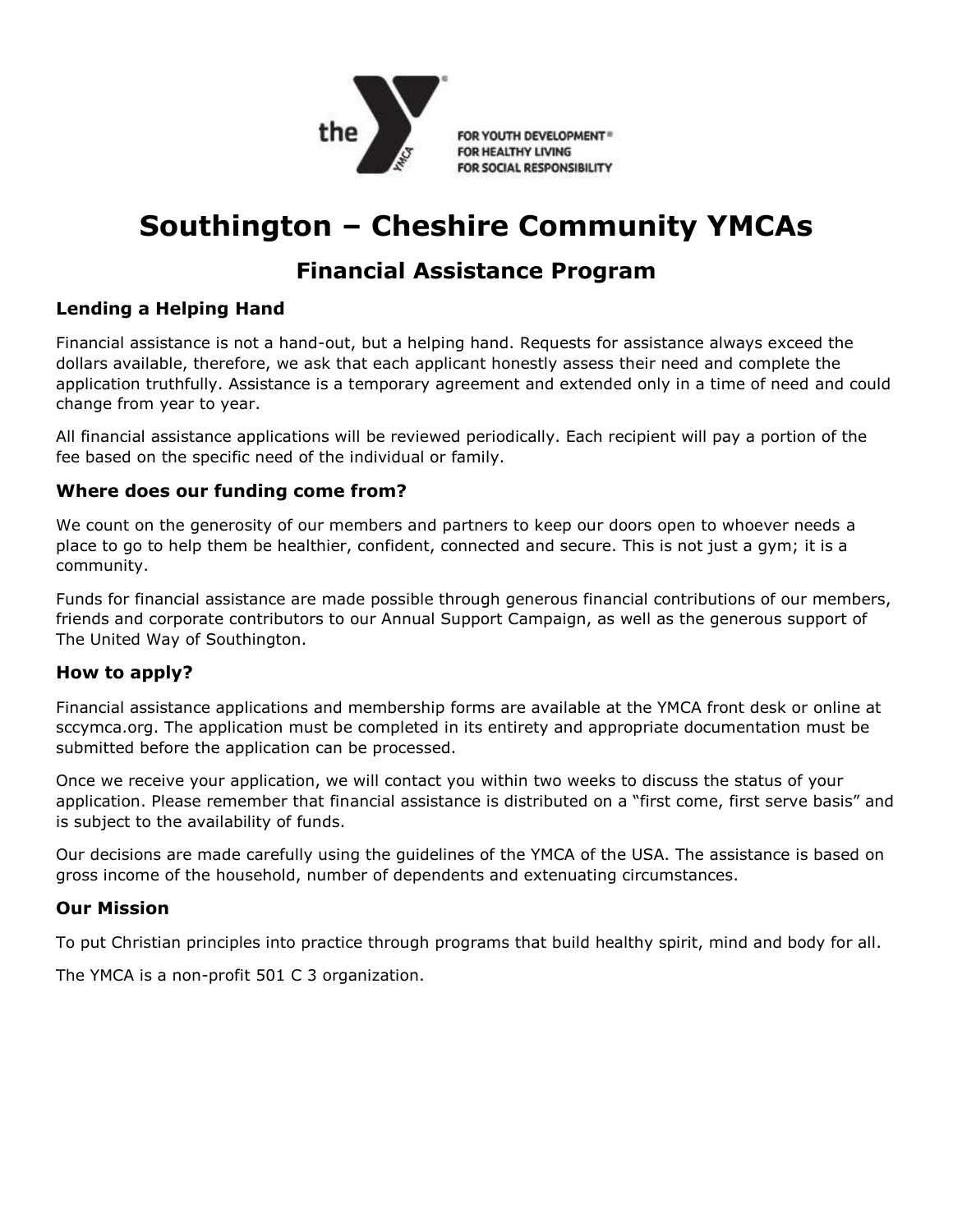

**Current Status (Please check one)**

| l Branch Name          |  |
|------------------------|--|
| Date Received          |  |
| All Documents Received |  |

# **Southington – Cheshire Community YMCAs**

# **Financial Aid Application**

The Southington – Cheshire Community YMCAs strives to make our programs and membership available to all, regardless of their ability to pay. We use the guidelines provided by the YMCA of the USA to carefully make our decisions on assistance. Our fund for financial assistance are made possible through generous financial contributions of our members, friends and corporate contributors to our Annual Support Campaign, as well as the generous support of The United Way of Southington.

### **ALL INFORMATION IS STRICTLY CONFIDENTIAL**

| Current Status (Please check one)                                                                                                                                                                                 |                  |             |                    |  |  |
|-------------------------------------------------------------------------------------------------------------------------------------------------------------------------------------------------------------------|------------------|-------------|--------------------|--|--|
| I am not currently receiving any YMCA Financial Assistance.<br>$\Box$<br>I am currently receiving YMCA financial assistance and this application is for:<br>∩<br>$\Box$ Renewal $\Box$ Request of another program |                  |             |                    |  |  |
| Requesting financial assistance for:                                                                                                                                                                              |                  |             |                    |  |  |
| $\Box$ Membership                                                                                                                                                                                                 | $\Box$ Childcare | $\Box$ Camp | $\Box$ Programming |  |  |
| Please note for Childcare and Camp financial assistance working hours are required from both parents and signed by your employer.                                                                                 |                  |             |                    |  |  |
|                                                                                                                                                                                                                   |                  |             |                    |  |  |
|                                                                                                                                                                                                                   |                  |             |                    |  |  |
|                                                                                                                                                                                                                   |                  |             |                    |  |  |
|                                                                                                                                                                                                                   |                  |             |                    |  |  |
|                                                                                                                                                                                                                   |                  |             |                    |  |  |
|                                                                                                                                                                                                                   |                  |             |                    |  |  |
| Is your home a one-adult household? $\Box$ Yes $\Box$ No $\Box$ Not Applicable                                                                                                                                    |                  |             |                    |  |  |

### *\*If Applying for childcare – please inform us of your schedule. Your employer must sign off.\**

| Hours                          | <b>SUN</b> | <b>MON</b> | <b>TUES</b> | WED | <b>THURS</b> | <b>FRI</b> | <b>SAT</b> |
|--------------------------------|------------|------------|-------------|-----|--------------|------------|------------|
| In Time                        |            |            |             |     |              |            |            |
| Out Time                       |            |            |             |     |              |            |            |
| Employer's Signature:<br>Date: |            |            |             |     |              |            |            |
| Employer's Title:              |            |            |             |     |              |            |            |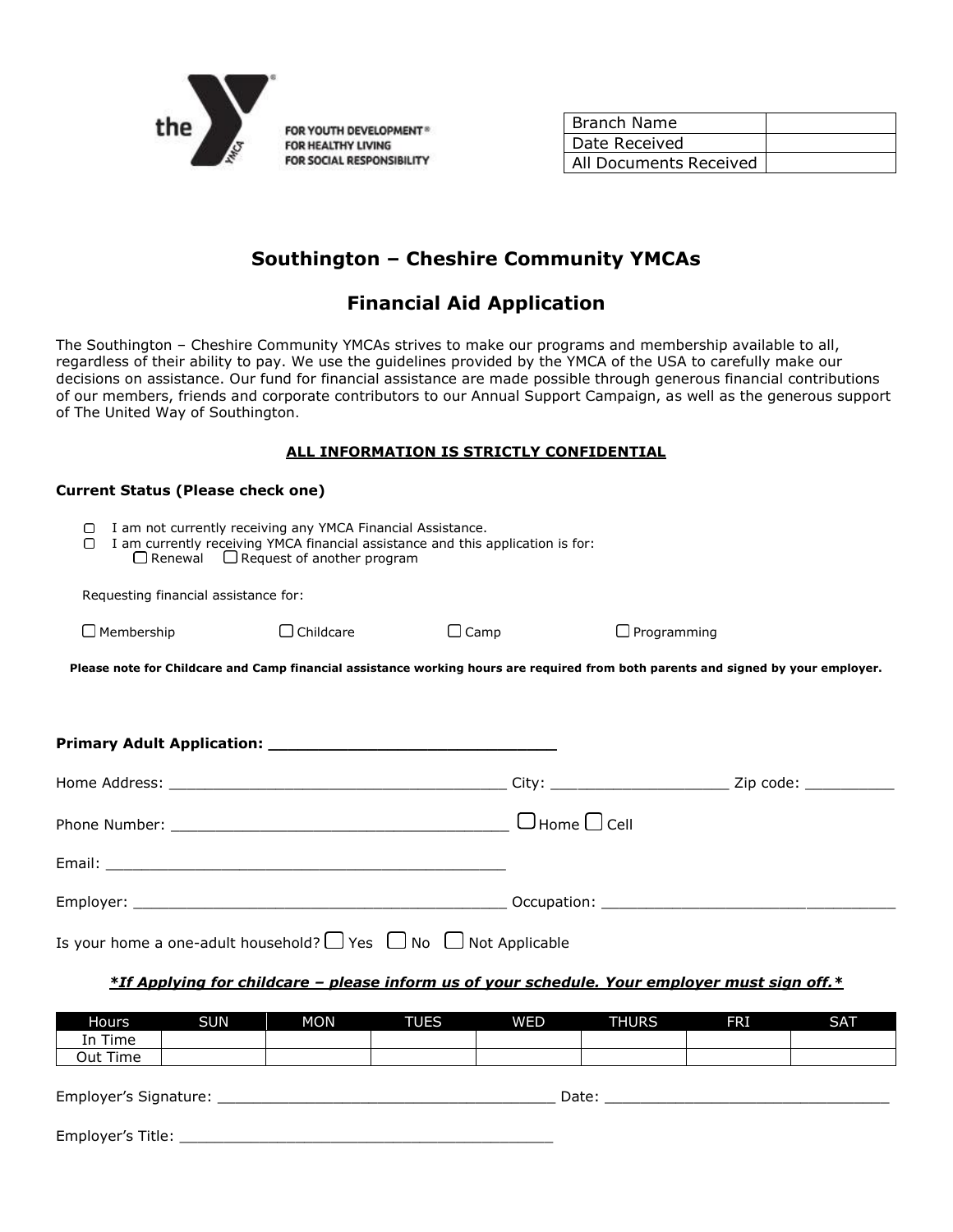| $\Box$ Home $\Box$ Cell |  |
|-------------------------|--|
|                         |  |
|                         |  |

### *\*If Applying for childcare – please inform us of your schedule. Your employer must sign off.\**

| Hours                          | <b>SUN</b> | <b>MON</b> | <b>TUES</b> | <b>WED</b> | <b>THURS</b> | FRI | <b>SAT</b> |
|--------------------------------|------------|------------|-------------|------------|--------------|-----|------------|
| In Time                        |            |            |             |            |              |     |            |
| Out Time                       |            |            |             |            |              |     |            |
|                                |            |            |             |            |              |     |            |
| Employer's Signature:<br>Date: |            |            |             |            |              |     |            |

Employer's Title: \_\_\_\_\_\_\_\_\_\_\_\_\_\_\_\_\_\_\_\_\_\_\_\_\_\_\_\_\_\_\_\_\_\_\_\_\_\_\_\_\_\_

### **Names of ALL Members in Household (Please Complete)**

| Name | Employer / School | <b>Birth Date</b> | Relationship to Primary<br>Applicant |
|------|-------------------|-------------------|--------------------------------------|
|      |                   |                   |                                      |
|      |                   |                   |                                      |
|      |                   |                   |                                      |
|      |                   |                   |                                      |
|      |                   |                   |                                      |
|      |                   |                   |                                      |
|      |                   |                   |                                      |

#### **Please itemize ALL your "gross" annual household income. Documentation is required.**

|                              | Your Income | Other's Income |
|------------------------------|-------------|----------------|
| Salary, wages and tips       |             |                |
| Unemployment compensation    |             |                |
| Social Security compensation |             |                |
| Child support                |             |                |
| Alimony                      |             |                |
| 401 (k) Retirement           |             |                |
| School loan income           |             |                |
| Housing allowance            |             |                |
| Food Stamps                  |             |                |
| Other                        |             |                |

#### **Please assess your needs honestly. How much can you afford to pay on a monthly basis? (MUST BE ANSWERED FOR REVIEW) \$\_\_\_\_\_\_\_\_\_\_\_\_\_\_\_\_**